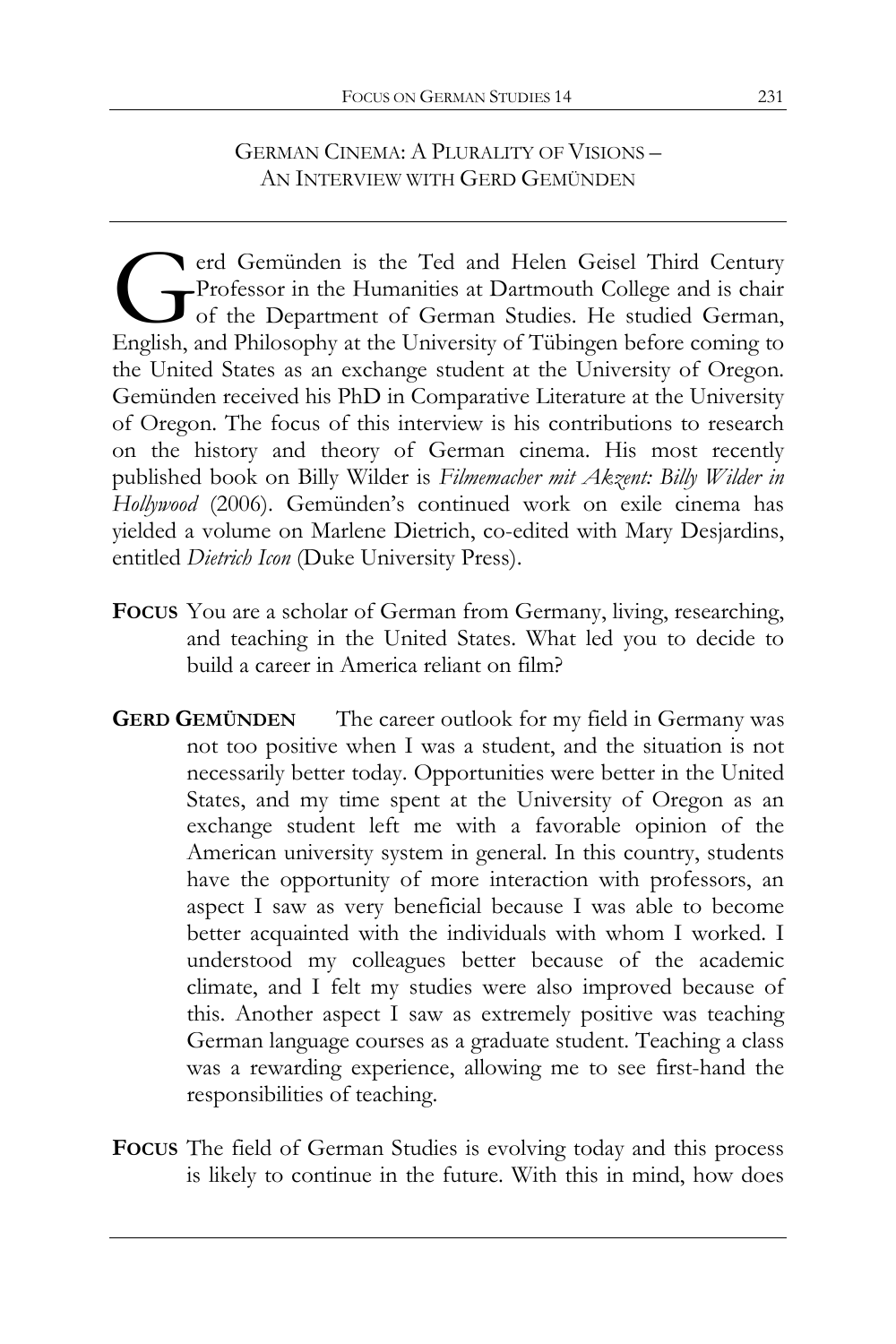232 AN INTERVIEW WITH GERD GEMÜNDEN the discipline of Film Studies fit into the contemporary German department?

- **GG** Within German Studies, Film Studies has become a staple of the discipline in the past ten years, due to the leadership of scholars like Anton Kaes and Eric Rentschler, as well as a number of others. Today, Film Studies is truly a bona fide and vibrant subfield.
- **FOCUS** This is perhaps a very open-ended question without a truly definite answer. Does German national cinema exist, and if so, how is it characterized?
- **GG** German cinema consists of many aspects; until a decade ago, the study of German cinema meant studying either Weimar Cinema or the New German Cinema of the 1970s and 80s. It is just in recent years that other periods have begun to be researched more extensively. German film has always been international, especially in the case of Weimar Cinema. This era always saw a constant pull between Los Angeles and Berlin, with notable influence from Austria, Hungary and Russia. Germany's national cinema is and has always been an internationalized cinema.
- **FOCUS** In response to your previous answer, does German cinema coexist with Hollywood?
- **GG** Hollywood has always been an important part of German cinema and the German imaginary, even in the Third Reich. Even during times in which German filmmakers or the industry critiqued Hollywood, they sought to emulate it. In postwar Germany, Hollywood films were used to "reeducate" Germans. For the New German Cinema, it was the bad object everyone loved. The comedies of the 90s wanted to imitate Hollywood without any sense of irony and self-reflexivity. If one traces the influence of Hollywood and German cinema throughout the twentieth century, you can see that the relationship is constantly reinvented.
- **FOCUS** You have written works on Germans or those native to German speaking lands who have made a cinematic impact in the United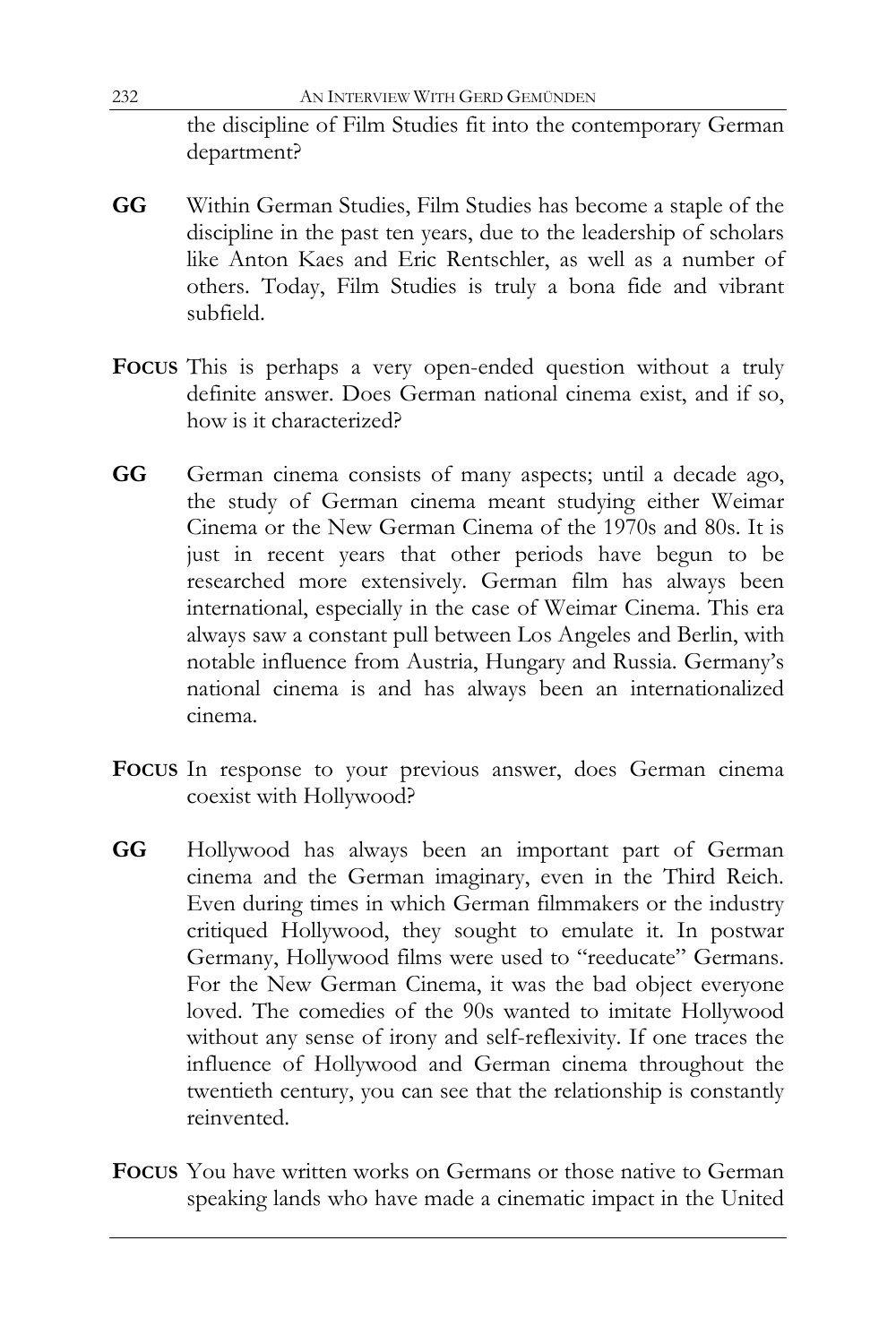States. What do you think the appeal of their films is to Americans and Germans?

- **GG** Every film and director seem to have a different appeal to audiences. In the case of Billy Wilder, he is considered by to be mostly an American director and is rarely seen as an outsider. He was a director who knew the system of Hollywood; he is an example of success there and not usually considered a foreigner, but his cultural baggage made him distinctly different from native directors. Wim Wenders brought something different to his films as an auteur of German cinema in the 1970s. In viewing his films, there is a certain sense of European sensibilities to them. Americans can see their country through a different lens, recasting it as nearly foreign.
- **FOCUS** Do you think German film's recent successes in the United States, specifically this year's Oscar recipient *Das Leben der Anderen* signals a reemergence of interest in such films?
- **GG** The past six to seven years have been very strong for German cinema. The films released in that time period have had a much more significant international impact. Many more German films have appeared as Oscar nominees in the past few years; we had not seen a true success for German film since the 1970s with *The Tin Drum's* Oscar win. These more recent nominations can be seen as quite significant if one takes them as a measure of German cinema's successes abroad. Such recent films have also been of a much higher quality with more meaningful stories, new stars, and better production values than in recent years, showing a much welcome departure from the "pop" films of the 1990s.
- **FOCUS** You have often considered the issue of Americanization in your research. Do you think German exiles working in America have succumbed to this, or have they resisted?
- **GG** I think it has been a mixture of the two. The pressure in the 1930s and 40s to assimilate both to the country and the studio system was great and came from all sides. Rules of production often affected a film's content, influencing what the exiles could and could not do. These films try to communicate to the viewer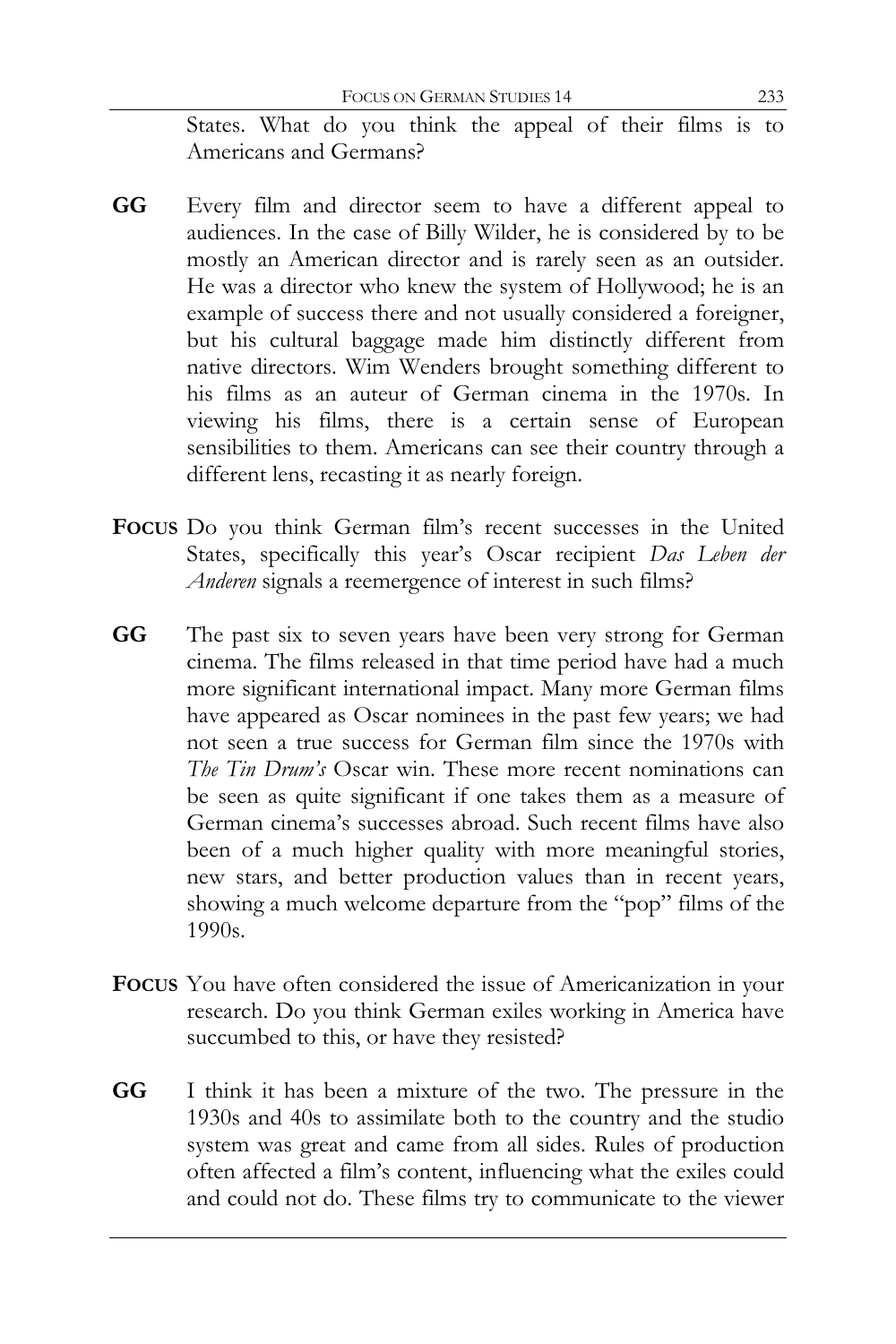the essence of the exile experience and the circumstances they faced, often making a connection between home and Hollywood. I would say that even the most apolitical film by an exile has the possibility of communicating some type of political message. Joe May's *Music in the Air*, written by Wilder*,* is a farce about a famous singer in which the filmmaker used cultural camouflage and mimicry to set forth his subtle message.

- **FOCUS** How do you see the films of Germans that attempt to depict America? Are these portrayals realistic, do they fall short of this goal, or is realism not even their goal?
- **GG** This varies greatly from film to film and from filmmaker to filmmaker. The notion of realism is subject to historical change. Some films, such as *A Foreign Affair*, claim to be representations of reality, capturing real historical events, but films such as *Paris, Texas,* a film considered by many to be an example of postmodern hyperrealism, show us that realism means something different at different times.
- **FOCUS** In your recent talk at Miami University (Germans in Hollywood Film Conference, March 2007), you mentioned Billy Wilder's "plurality of visions." Taking this into consideration, does Wilder really belong to the American or German national narrative, or is he somewhere in the middle?
- **GG** Wilder is somewhere in between, though if one had to choose a side, he would be an American director (he only wrote scripts during his time at UFA before 1933). Wilder was so much at home in Hollywood, showing a natural ability to handle studio demands, scripts, stars, and audience desires. He was at an advantage as an outsider, because he was able to see America in a different light than those who lived here; he provided a different lens for his viewers. Even though he was so tied to Hollywood, he displayed attributes of a distinctly European tradition.
- **FOCUS** Your newest book on Marlene Dietrich shows how this enigmatic icon reflected multiple discourses such as feminism, film theory, and the Third Reich. Could you elaborate on this idea?